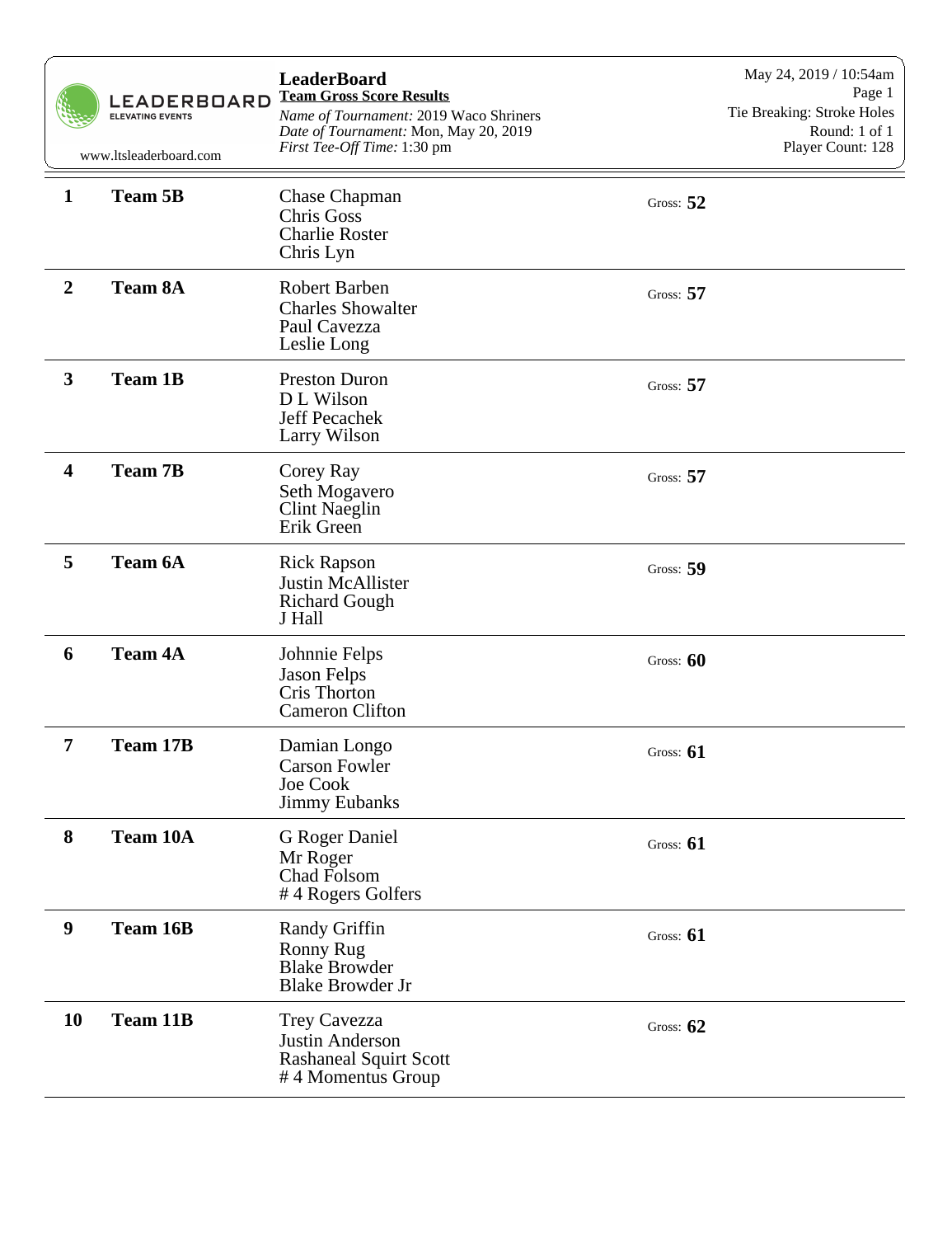|    | <b>LEADERBOARD</b><br><b>ELEVATING EVENTS</b><br>www.ltsleaderboard.com | <b>LeaderBoard</b><br><b>Team Gross Score Results</b><br>Name of Tournament: 2019 Waco Shriners<br>Date of Tournament: Mon, May 20, 2019<br>First Tee-Off Time: 1:30 pm |             | May 24, 2019 / 10:54am<br>Page 2<br>Tie Breaking: Stroke Holes<br>Round: 1 of 1<br>Player Count: 128 |
|----|-------------------------------------------------------------------------|-------------------------------------------------------------------------------------------------------------------------------------------------------------------------|-------------|------------------------------------------------------------------------------------------------------|
| 11 | <b>Team 2A</b>                                                          | Zane LeNoir<br>Jason Herell<br>Matt Dill<br>Tony Adkins                                                                                                                 | Gross: $62$ |                                                                                                      |
| 12 | <b>Team 5A</b>                                                          | <b>Rick Shelton</b><br><b>Brian Nystrom</b><br><b>Hunter Cook</b><br>#4 Shelton                                                                                         | Gross: $62$ |                                                                                                      |
| 13 | <b>Team 12B</b>                                                         | Larry Blain<br>Mike Moore<br><b>Tommy Lofton</b><br>Tom V                                                                                                               | Gross: $63$ |                                                                                                      |
| 14 | <b>Team 3B</b>                                                          | Paco Salas<br><b>Rusty Adler</b><br>Jerry Jones<br>Drake Jones                                                                                                          | Gross: $64$ |                                                                                                      |
| 15 | <b>Team 18A</b>                                                         | Fred Bridger<br>Tom Ash<br>Freddy Leal<br>Paul Smastrala                                                                                                                | Gross: $65$ |                                                                                                      |
| 16 | <b>Team 10B</b>                                                         | Jon Spann<br><b>Jason Carter</b><br><b>Chris Dresner</b><br><b>Keith Sanders</b>                                                                                        | Gross: $65$ |                                                                                                      |
| 17 | <b>Team 13B</b>                                                         | <b>Stormy Reeves</b><br>Wayne Williams<br>Gary Killough<br>Josiah Vasquez                                                                                               | Gross: $66$ |                                                                                                      |
| 18 | <b>Team 1A</b>                                                          | Kelly McBride<br><b>Burton Gilliam</b><br><b>Steve Henderson</b><br><b>Barry Hestilow</b>                                                                               | Gross: $66$ |                                                                                                      |
| 19 | <b>Team 3A</b>                                                          | <b>Randy Ellison</b><br>Adam Tate<br><b>Ricky Powell</b><br>Tyler Pavelka                                                                                               | Gross: $66$ |                                                                                                      |
| 20 | Team 12A                                                                | <b>Jack Peck</b><br>Charlie Makowski<br>Miles Casad<br>N Harris                                                                                                         | Gross: 68   |                                                                                                      |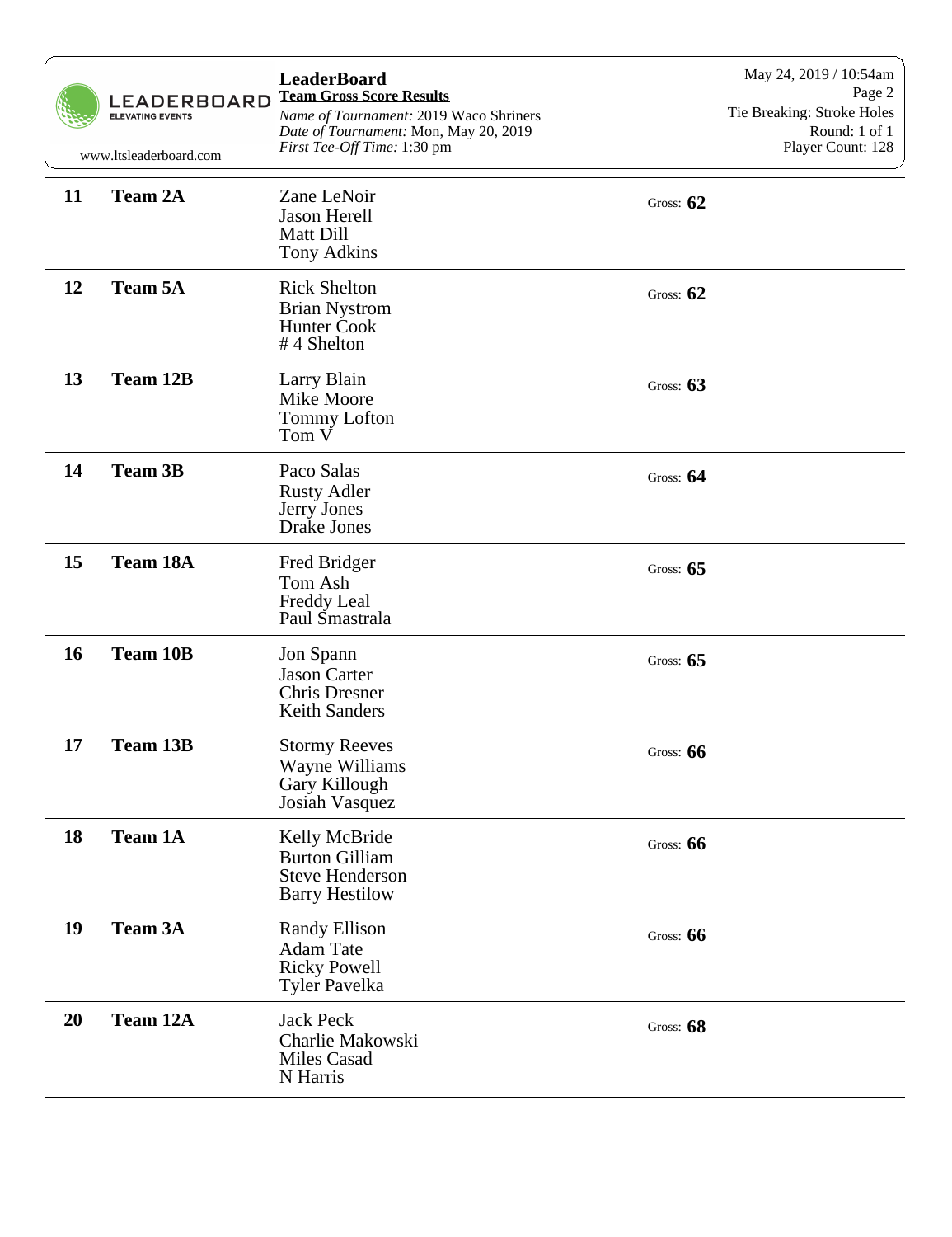|    | <b>LEADERBOARD</b><br><b>ELEVATING EVENTS</b><br>www.ltsleaderboard.com | <b>LeaderBoard</b><br><b>Team Gross Score Results</b><br>Name of Tournament: 2019 Waco Shriners<br>Date of Tournament: Mon, May 20, 2019<br>First Tee-Off Time: 1:30 pm |             | May 24, 2019 / 10:54am<br>Page 3<br>Tie Breaking: Stroke Holes<br>Round: 1 of 1<br>Player Count: 128 |
|----|-------------------------------------------------------------------------|-------------------------------------------------------------------------------------------------------------------------------------------------------------------------|-------------|------------------------------------------------------------------------------------------------------|
| 21 | <b>Team 9B</b>                                                          | Ken Young<br>David Holland<br>Pookie Allen<br><b>Tommie Smith</b>                                                                                                       | Gross: 68   |                                                                                                      |
| 22 | Team 13A                                                                | Mr Rick<br>Kevin Dorton<br><b>Caleb Dorton</b><br>Jacob Dorton                                                                                                          | Gross: 68   |                                                                                                      |
| 23 | Team 15B                                                                | Jeff Graham<br>Mike Kaibas<br><b>James Morse</b><br>John McDonald                                                                                                       | Gross: 68   |                                                                                                      |
| 24 | Team 14A                                                                | Mr Wachendorf<br>Sonny Juarez<br><b>Stan Patrick</b><br><b>Jay Baker</b>                                                                                                | Gross: $69$ |                                                                                                      |
| 25 | Team 16A                                                                | <b>Landon Cole</b><br>Justin Doyle<br><b>Brad Hensel</b><br><b>Bubba Beasley</b>                                                                                        | Gross: 69   |                                                                                                      |
| 26 | <b>Team 15A</b>                                                         | Sam Cryan<br><b>Tommy Grusendorf</b><br>Paul Hill<br>Steve Delgado                                                                                                      | Gross: 70   |                                                                                                      |
| 27 | <b>Team 9A</b>                                                          | Gary Davis<br>Don Rowan<br><b>Garland Rowan</b><br><b>Bob Bickett</b>                                                                                                   | Gross: 70   |                                                                                                      |
| 28 | <b>Team 18B</b>                                                         | Sam Smith<br><b>Andrew Smith</b><br><b>Isaac Carson</b><br><b>TBD</b>                                                                                                   | Gross: 71   |                                                                                                      |
| 29 | <b>Team 7A</b>                                                          | <b>Big Enos</b><br>Little Enos<br>Snowman<br>The Bandit                                                                                                                 | Gross: $71$ |                                                                                                      |
| 30 | <b>Team 2B</b>                                                          | Cory Tucker<br>Mike Cadell<br><b>Heath Harris</b><br><b>Benny Doss</b>                                                                                                  | Gross: $72$ |                                                                                                      |